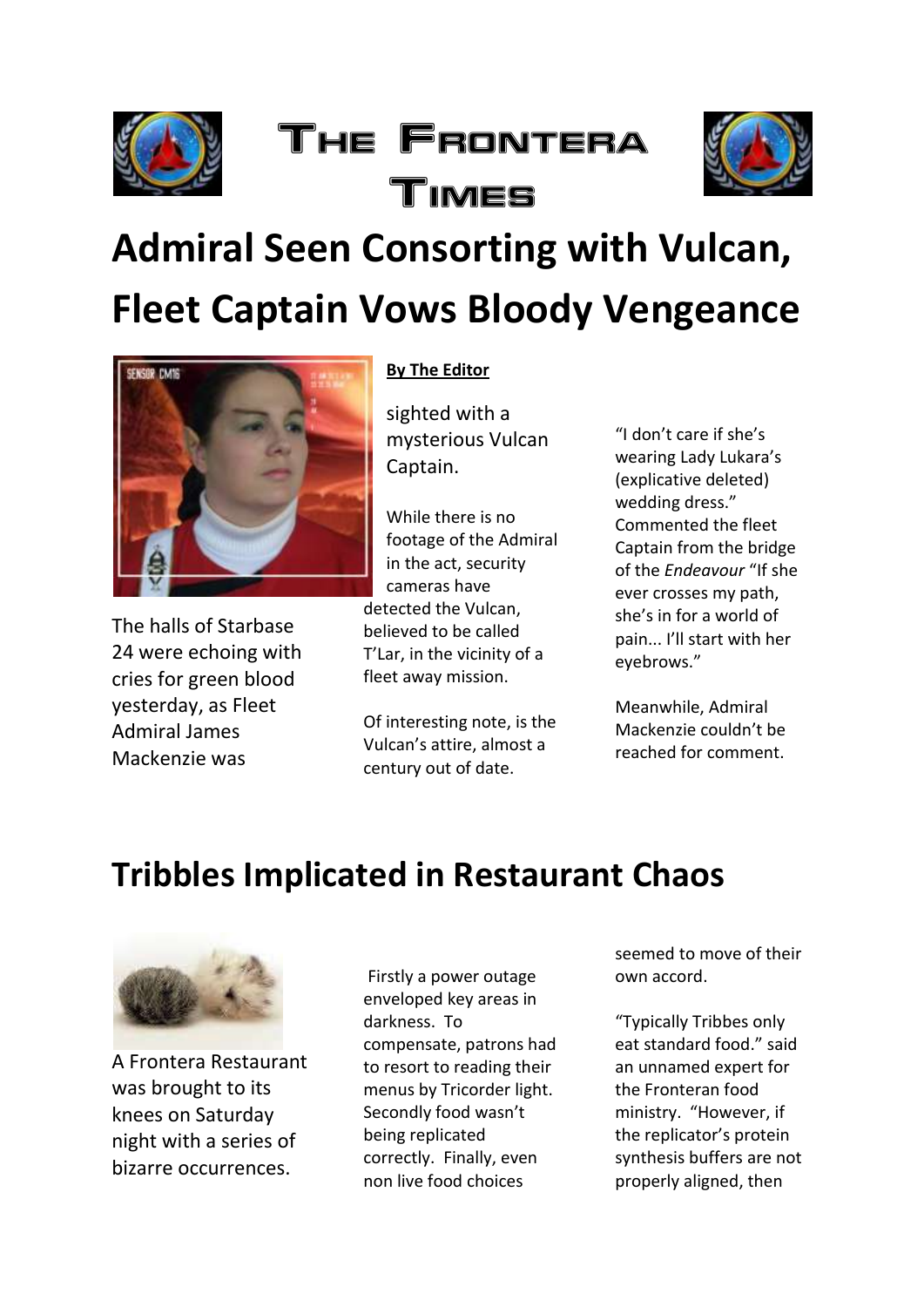the congealed excess protein that builds up becomes a tasty snack for the furry critters. The tribbles get so busy munching that key systems can become compromised, both in the replicator and around the vicinity."

The owner of the restaurant, Mr Chi'Qui of the House of Togh was keen to distance himself from these rumours. "My establishment is not infested with tribbles! Anyone who suggests as such is an honourless dog, and must face me on the battlefield!"

Meanwhile, Starbase 24 encourages owners of all domestic and communal replicators to ensure that their units are regularly purged, and to report any tribble sightings to the command staff immediately.

#### **Security Arrangements "Necessary"**

Security arrangements at Starbase 24 were recently called into question when the base held a soccer game between the Klingon Mek'leths and the Cardassian Wanderers.

"The security arraignments were pretty crazy." Commented Adam Daniels, "I only visited the local replimat, and when I returned, I had to go through 2 security checkpoints to get to my quarters. What's worse, we only

had Captain Picard and Chancellor Martok here earlier, and security wasn't half as tight.

"He should stop moaning." Said security captain Klarx.

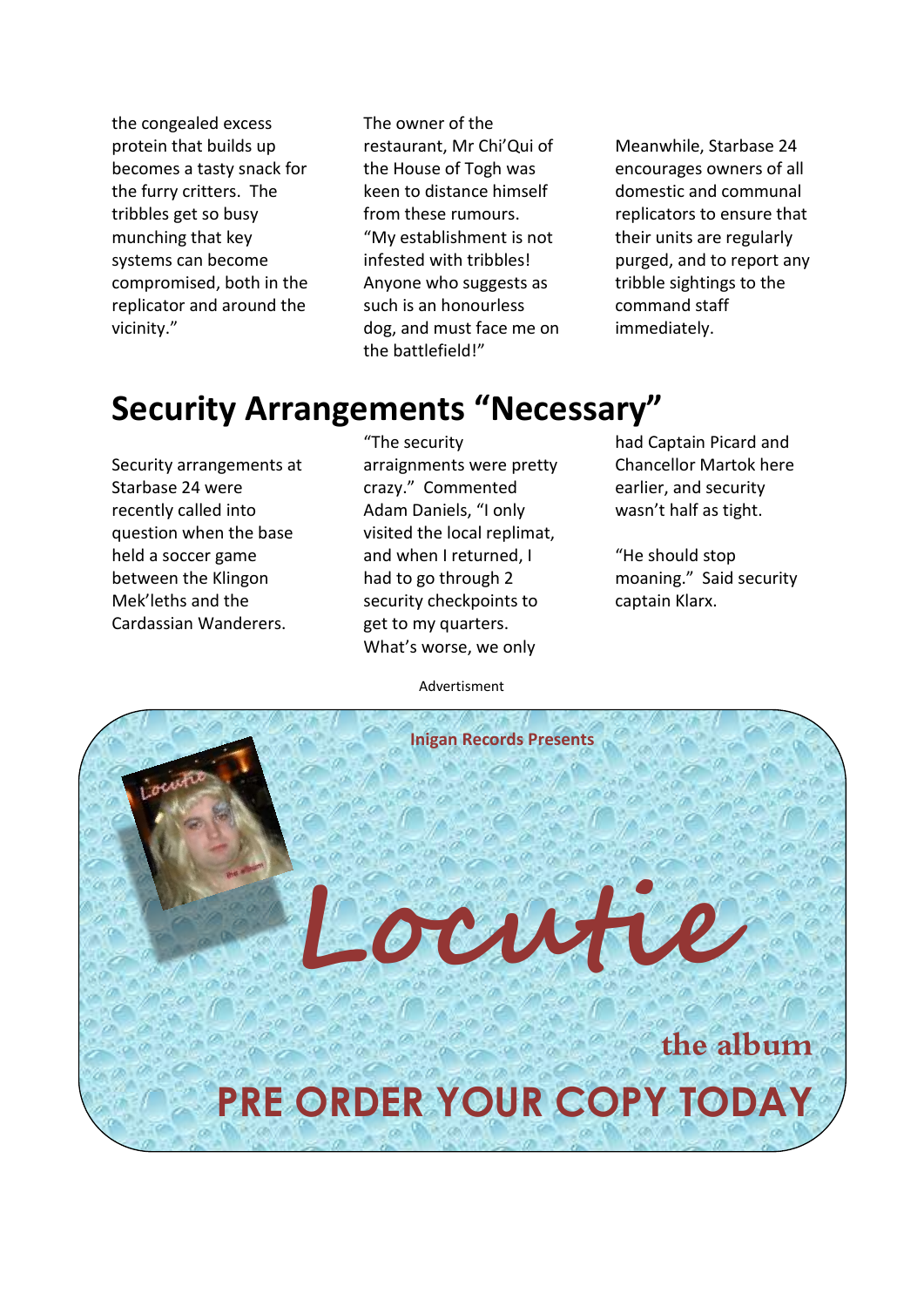# **Diplomatic Ties Strained After Priceless Artefact Stolen**

Federation Diplomats were working round the clock following the theft of the Jarul'rhiannsu from Romulus.

The artefact, a priceless signet ring which belonged to the last Empress, was stolen from the Romulan Imperial Museum. Romulan authorities claim they have trailed the thief to the Frontera system. While there is no extradition treaty between Romulus and the Federation, the Romulans are insisting on taking over the investigation.

"The Jarul'rhiannsu is one of the most important cultural items in the Romulan Star Empire." commented Senator Valrok, the Romulan Cultural Secretary. "The ring was given to the First Emperor's daughter shortly after the foundation of the Empire. It was a symbol of his promise to allow all future generations of our people the freedom to express their passions. The Romulan people cannot, and will not, entrust its safe return to Humans or even worse, Klingons."

Meanwhile Starfleet diplomats are keen to play down the situation. "The Romulans claim that that a minor subspace fluctuation is evidence that the alleged thief masked their warp trail before travelling to the Frontera system." Thomas Kane of the Federation Diplomatic corps said. "While we agree that this is a theoretical possibility, there is nothing that proves it. Therefore Romulan intervention is not required. However, out of deference to our Romulan friends, we ask that all Federation citizens be vigilant, and if think you have seen the item, please contact Starfleet or your nearest

Federation representative. Thank you."

The Klingons were somewhat less than diplomatic. "We Klingons commiserate the Romulans on their loss of their trinket." Junior administrator Kraog of the Klingon High Council said. "And if we do discover the ring in our territory, we will subject it to all necessary tests to validate its authenticity before returning what's left to the Romulans. Meanwhile, they are welcome to try and enter our space. The loss of one ring will pale in comparison to thousands of slain Romulans."

Leaked reports from Romulan civilians suggest that between 6 and 10 guards in the museum were incapacitated or killed with a rare form of Arachnid venom. Senator Valrok declined to comment.